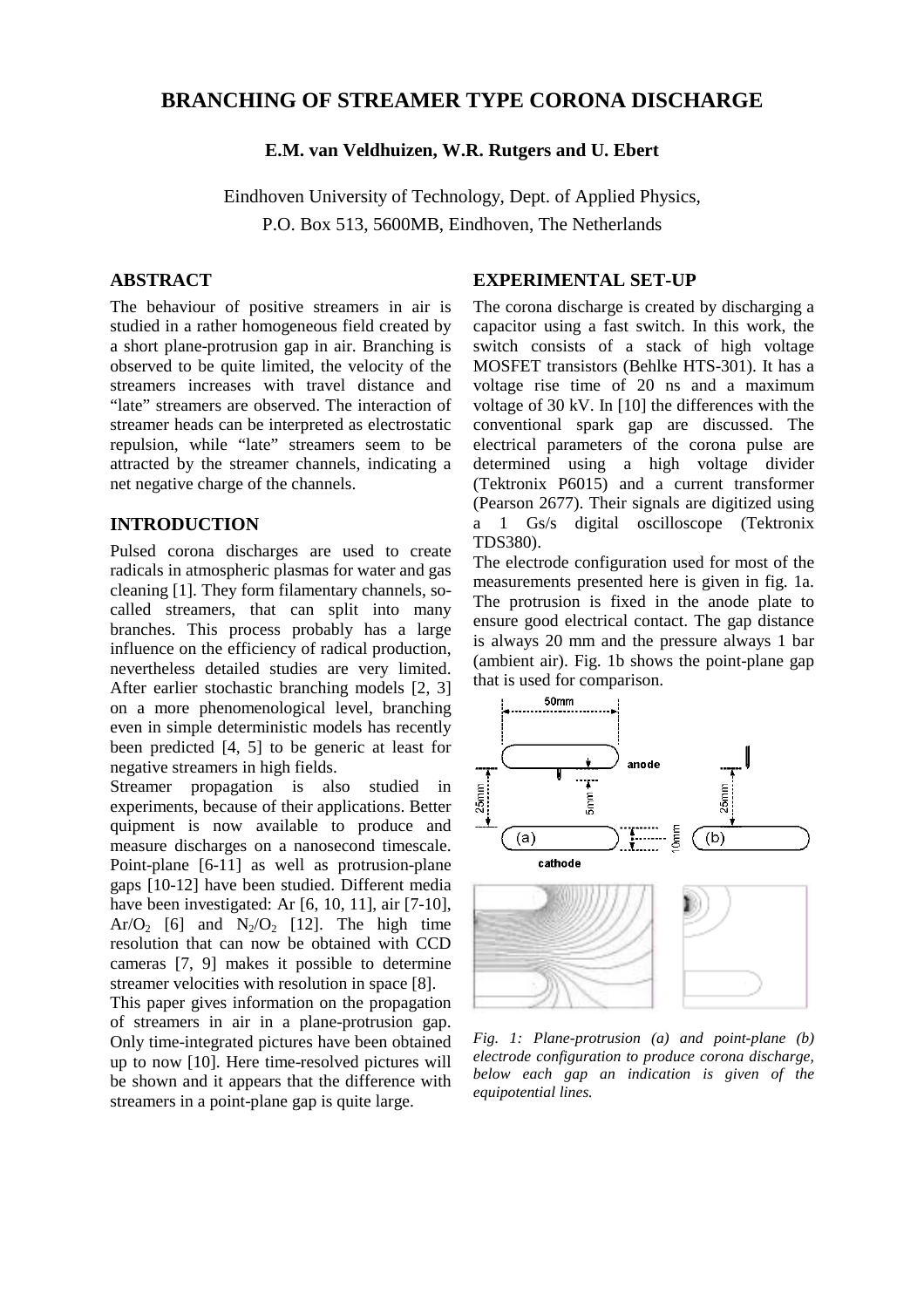The same needle with a tip radius of 15  $\mu$ m is used for both; its shape appears to remain unchanged under the relatively low number of discharge pulses used. Equipotential lines of both gaps are calculated in polar coordinates using a boundary element method; an impression is given in fig. 1.

Photos of the discharges are taken with an intensified CCD camera (Andor Technology ICCD-452). Due to the fibre coupling of the intensifier, this camera combines a high spatial resolution  $(20 \mu m)$  with a high sensitivity (photon counting) and a very short optical gate (minimum 0.8 ns). An image of the discharge is made with a UV photographic lens (Nikon 105 mm f/4.5). The complete gap is always imaged on the CCD with a 2:1 magnification. The pictures in this paper are printed in black and white with maximum contrast to preserve the shape of the streamers as much as possible and to ensure a good reproduction. Therefore, information on differences in intensities of different parts of the discharge is lost. The false colour pictures in [7], [9] and [10] do show more detail in this respect.

## **RESULTS**

With gap 1b, many measurements have been done at 12.5 kV because at this voltage the streamers just reach the cathode [9, 10]. The same average field would result from a voltage of 10 kV in gap 1a, but at this voltage, the discharge does not start. At 12.5 kV corona is observed very occasionally, so to obtain time resolved pictures in a reasonable period of experimenting a voltage of 15 kV is used. Even then, most high voltage pulses do not give any result on the CCD pictures. On average about 20 pulses are required to obtain one photo. On a few photos in every 20 pulses, another discharge phenomenon is observed: a very small spot at the anode tip with an intensity higher than that of the streamer channels. The size of the spot is 1-2 pixels, i.e. several tens of micrometers or smaller.

The photos presented in figs. 2-4 show the discharge in five stages of its development. Each stage is a period of 50 ns with increasing time delay. Very short opening times as used in the point-plane gap [9] could not be used here. The intensity of the streamers is lower and nothing is observed using optical gates of a few nanoseconds. This effect is also reflected in the energy of the pulse, which could not be measured because the current was below the noise level of

the measuring system. Fig. 2a-d shows streamers, as they appear when the camera is triggered at the start of the voltage pulse. Their length is just over 1 mm, and in case 2a branching is observed. Figs. 2e-i are taken 50 ns later. The streamers now travel a distance of up to 4 mm again in a period of 50 ns. Two or three branches are observed.



*Fig. 2: Streamers observed in the first (a-d) and second (e-i) period of 50 ns after the start of the voltage pulse.* 

The third period of 50 ns is demonstrated in fig. 3a-d. These photos are made under the same condition so their different appearance is an indication of the variation that occurs from shot to shot. The path length that the streamers travel in this period ranges from 2 to 8 mm. The highest velocities are obtained in the lower part of the gap.



*Fig. 3: Streamers observed in the third period of 50 ns after the start of the voltage pulse.* 

In fig. 4a-b the fourth period is indicated in which the first streamers reach the cathode. An interesting feature is observed most clearly in fig. 4b: the streamers that reach the cathode are straight below the tip but on the sides of this photos there are streamers which are still in the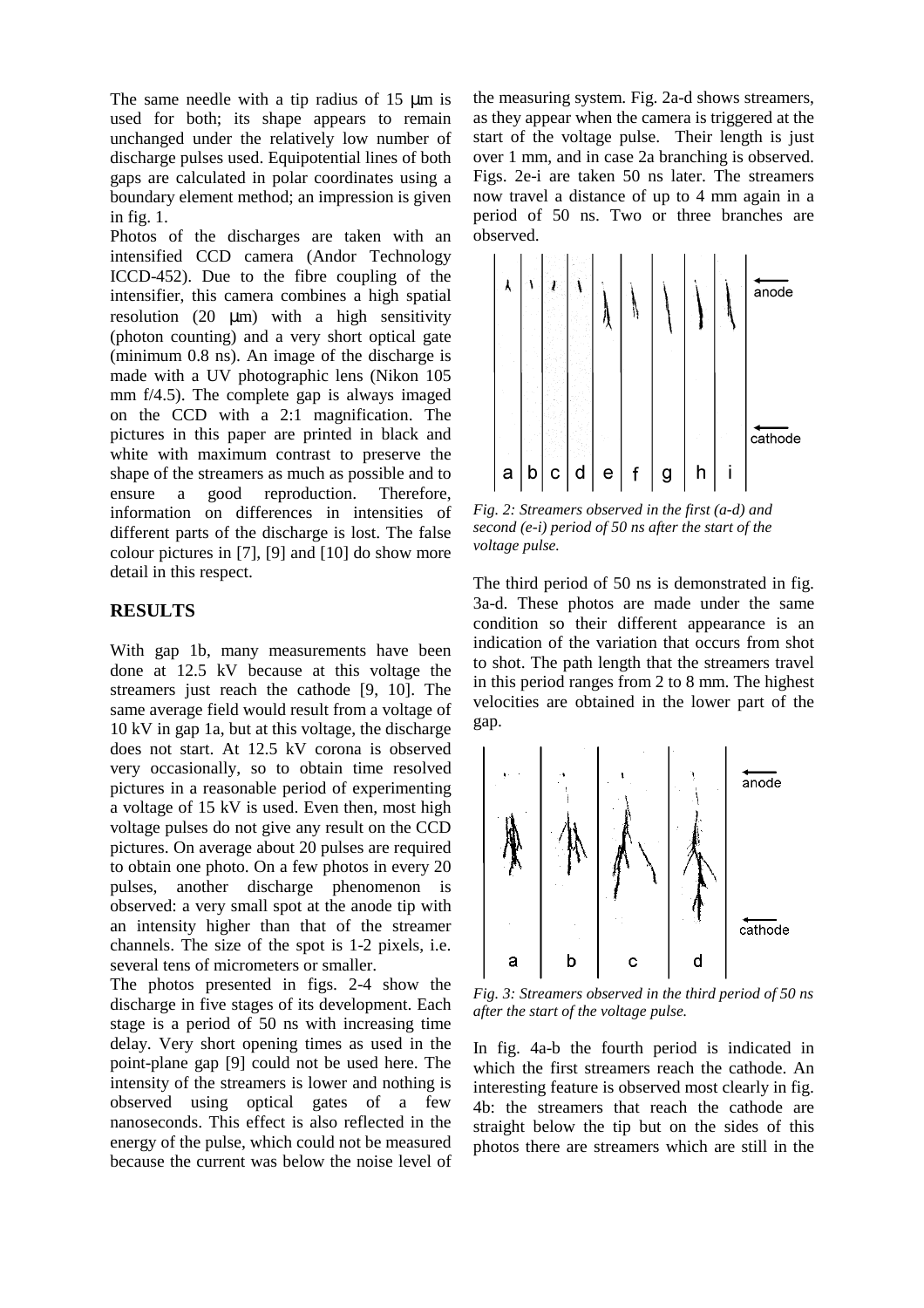middle of the gap. Their velocity is 2-3 times lower than observed in fig. 3. Therefore, their delay with respect to the streamers in the middle is about 100 ns. In the fifth period only a few streamers are seen that reach the cathode and a few spots on the cathode where probably streamers have just died out.



*Fig. 4: Streamers observed in the fourth (a, b) and fifth (c) period of 50 ns after the start of the voltage pulse.* 

From the length of the streamer path on each photo is measured and the exposure time the average velocity of the streamer in this period can be determined. This has been done for all streamers of figs. 2-4. The result is given in fig. 5. The position on the x-axis is at the average over the streamer path. The accuracy of an individual velocity determination is  $\sim$ 10%, so the shot to shot variation is much larger. The points labelled with "+" belong to the "late" streamers of figs. 4a-b. The points labelled with "v" are from streamers that are in contact with the cathode or the anode. For comparison, the velocity data for gap 1b at 12.5 kV [8] are included as circles; the length on the x-axis is rescaled to have the cathode in the same position.



*Fig. 5: Streamer propagation velocities determined from the length of the streamer paths,* x*: planeprotrusion gap, +: "late" streamers, v: streamers at electrode,* o*: point-plane gap.* 

Pictures with longer exposure time have also been taken. Fig. 6a is an example obtained with

200 ns optical gate. Several streamers are seen that reach the cathode. Fig. 6b and 6c have optical gates of 5000 ns but the difference with 500 ns is not noticeable. Fig. 6b shows again streamers that bend outwards in the middle of the gap and they bend back to the other streamers in the vicinity of the cathode. These are probably the "late" streamers as also observed in fig. 4b. Fig. 6c shows another example with long illumination time. The same effect is observed on the right side of this photo, although not as pronounced as in fig. 6b. Again this shows that large shot to shot variations occur.



*Fig. 6: Time integrated pictures of plane-protrusion corona discharges, (a): 200 ns, (b-c): 5000 ns. Gap distance 20 mm, voltage 15 kV.* 

For completeness, fig. 7 shows a corona discharge in the point-plane gap of fig. 1b. Here 17.5 kV is used at a 25 mm gap so approximately the same average field strength is applied. The illumination time is also 5000 ns and the same treatment of the photo is used to obtain the maximum contrast. The energy content of this pulse is estimated at 0.2 mJ. These pulses are invisible for the human eye even after a long period in a dark environment. Pulses of 25 kV having 2 mJ energy can just be seen by humans.



*Fig. 7: Time integrated photo (5000 ns) of a pointplane corona, gap distance 25 mm, voltage 17.5 kV.*